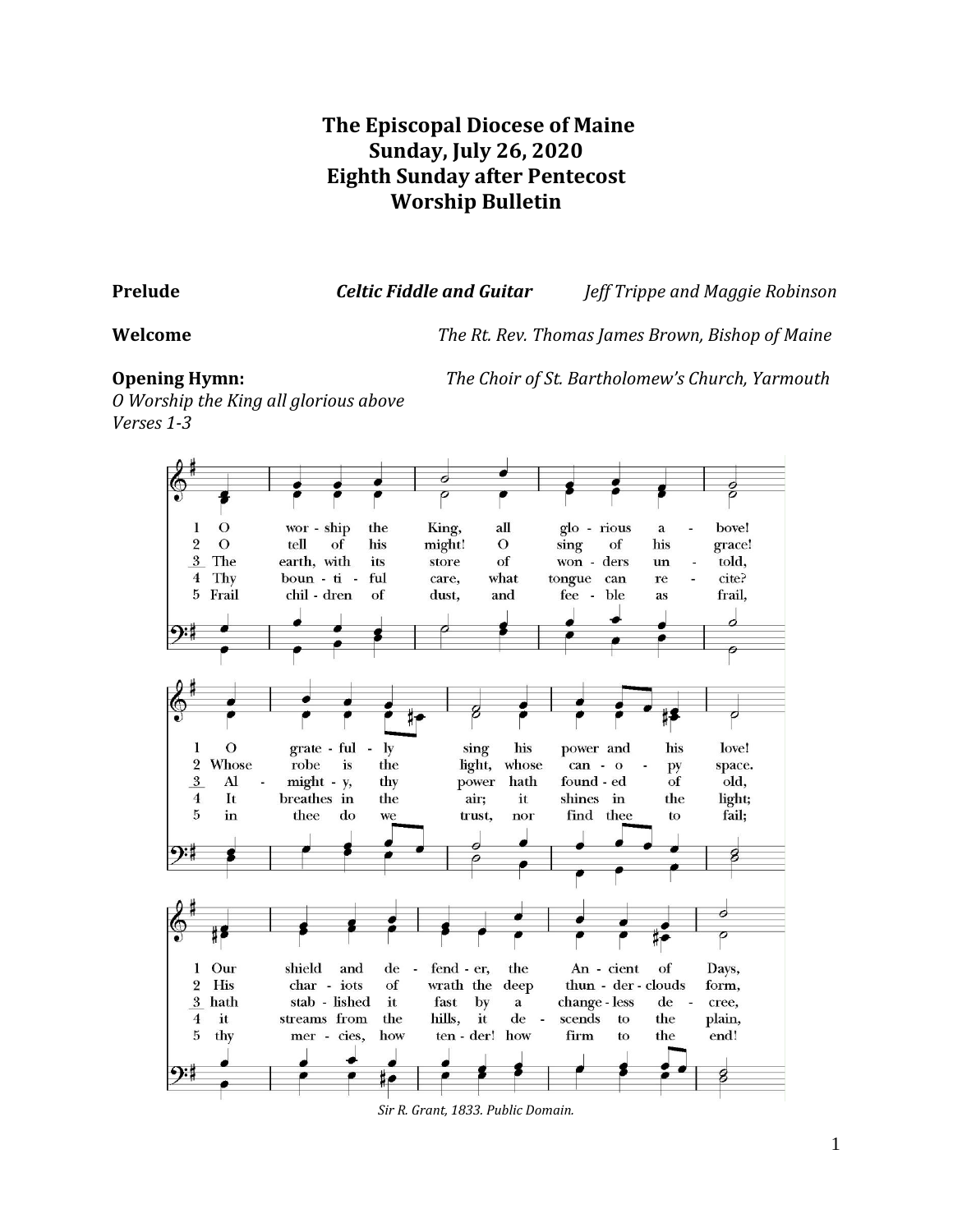### **Opening Acclamation:** *The Rev. Sara Gavit*

Presider: Blessed be the one, holy, and living God. People: **Glory to God for ever and ever.** 

Jesus said, "The first commandment is this: Hear, O Israel: The Lord your God is the only Lord. Love the Lord your God with all your heart, with all your soul, with all your mind, and with all your strength. The second is this: Love your neighbor as yourself. There is no commandment greater than these." - Mark 12:29-31

### **Song of Praise** *Ms. Judy Angsten*

A Canticle from Julian of Norwich (*adapted from Julian of Norwich, The St. Helena Breviary)* 

You, O Christ, are the One: the might and goodness of fatherhood. You are the One: the wisdom and kindness of motherhood. You, O Christ, are the One: the light and grace of all blessed love; you are Trinity; you are Unity. You, O Christ, are the One: the high sovereign goodness of all manner of things. You are the One who makes us to love; you are the One who makes us to long. You, O Christ, are the One: the endless fulfilling of all our true desires.

### **The Collect of the Day** *The Very Rev. Dr. Benjamin Shambaugh*

Presider: God be with you. People: **And also with you.**  Presider: Let us pray.

O God, the protector of all who trust in you, without whom nothing is strong, nothing is holy: Increase and multiply upon us your mercy; that, with you as our ruler and guide, we may so pass through things temporal, that we lose not the things eternal; through Jesus Christ our Lord, who lives and reigns with you and the Holy Spirit, one God, for ever and ever. *Amen.*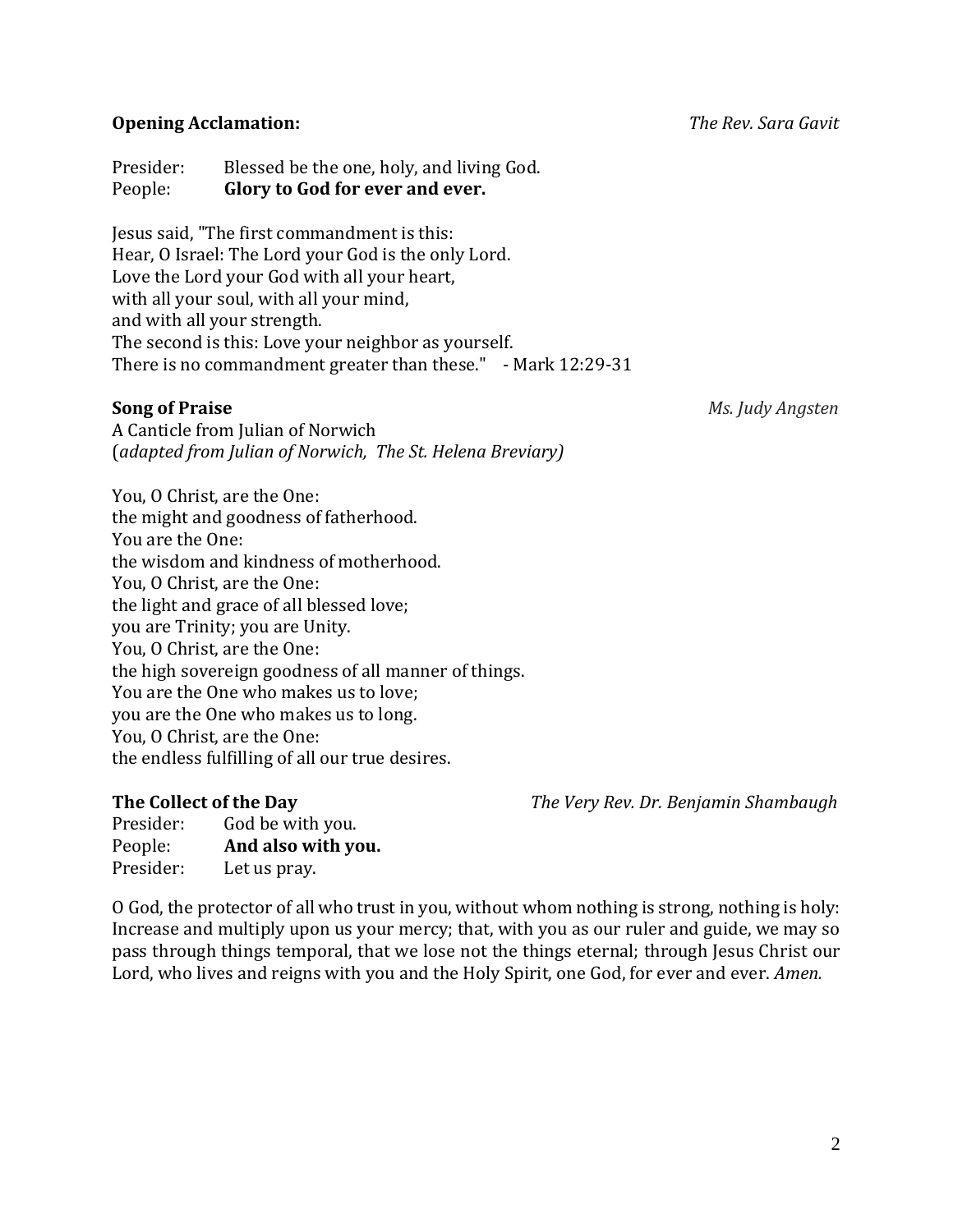### **The First Lesson: Genesis 29:15-28** *Mr. Theodore Fletcher, Esq.*

Laban said to Jacob, "Because you are my kinsman, should you therefore serve me for nothing? Tell me, what shall your wages be?" Now Laban had two daughters; the name of the elder was Leah, and the name of the younger was Rachel. Leah's eyes were lovely, and Rachel was graceful and beautiful. Jacob loved Rachel; so he said, "I will serve you seven years for your younger daughter Rachel." Laban said, "It is better that I give her to you than that I should give her to any other man; stay with me." So Jacob served seven years for Rachel, and they seemed to him but a few days because of the love he had for her.

Then Jacob said to Laban, "Give me my wife that I may go in to her, for my time is completed." So Laban gathered together all the people of the place, and made a feast. But in the evening he took his daughter Leah and brought her to Jacob; and he went in to her. (Laban gave his maid Zilpah to his daughter Leah to be her maid.) When morning came, it was Leah! And Jacob said to Laban, "What is this you have done to me? Did I not serve with you for Rachel? Why then have you deceived me?" Laban said, "This is not done in our country—giving the younger before the firstborn. Complete the week of this one, and we will give you the other also in return for serving me another seven years." Jacob did so, and completed her week; then Laban gave him his daughter Rachel as a wife.

**Psalm 128** *Mr. Michael P. Gleason, SMSgt (Ret) USAF*

*The St. Helena Psalter*

- 1 Happy are they all who fear God, \* and who follow in God's ways!
- 2 You shall eat the fruit of your labor; \* happiness and prosperity shall be yours.
- 3 Your wife shall be like a fruitful vine within your house, \* your children like olive shoots round about your table.
- 4 They who fear God \* shall thus indeed be blest.
- 5 May God bless you from Zion, \* and may you see the prosperity of Jerusalem all the days of your life.
- 6 May you live to see your children's children; \* may peace be upon Israel.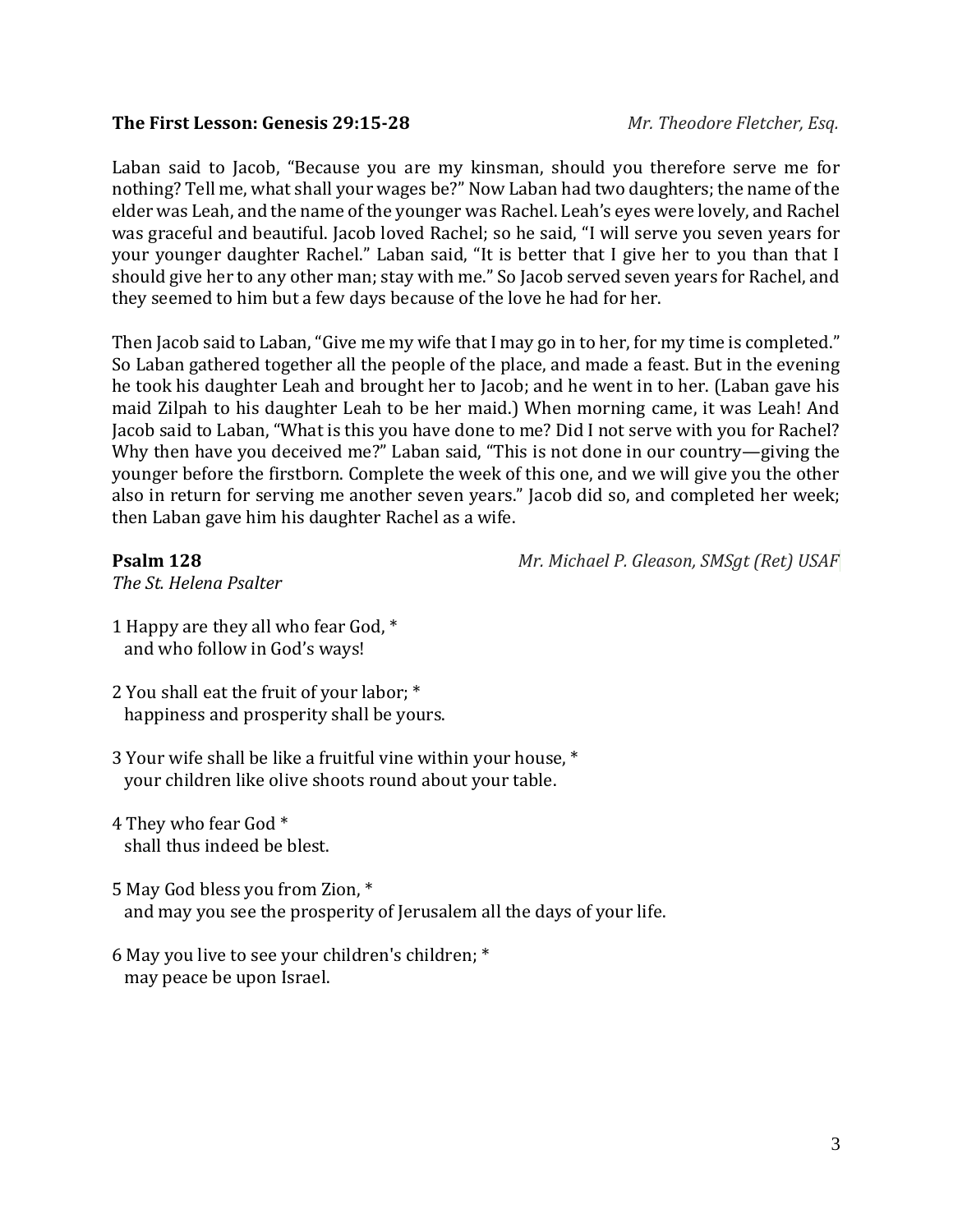## **The Second Lesson: Romans 8:26-39** *Ms. Patty Colhoun*

The Spirit helps us in our weakness; for we do not know how to pray as we ought, but that very Spirit intercedes with sighs too deep for words. And God, who searches the heart, knows what is the mind of the Spirit, because the Spirit intercedes for the saints according to the will of God.

We know that all things work together for good for those who love God, who are called according to his purpose. For those whom he foreknew he also predestined to be conformed to the image of his Son, in order that he might be the firstborn within a large family. And those whom he predestined he also called; and those whom he called he also justified; and those whom he justified he also glorified.

What then are we to say about these things? If God is for us, who is against us? He who did not withhold his own Son, but gave him up for all of us, will he not with him also give us everything else? Who will bring any charge against God's elect? It is God who justifies. Who is to condemn? It is Christ Jesus, who died, yes, who was raised, who is at the right hand of God, who indeed intercedes for us. Who will separate us from the love of Christ? Will hardship, or distress, or persecution, or famine, or nakedness, or peril, or sword? As it is written,

"For your sake we are being killed all day long; we are accounted as sheep to be slaughtered."

No, in all these things we are more than conquerors through him who loved us. For I am convinced that neither death, nor life, nor angels, nor rulers, nor things present, nor things to come, nor powers, nor height, nor depth, nor anything else in all creation, will be able to separate us from the love of God in Christ Jesus our Lord.

## **The Gospel: Matthew 13:31-33,44-52** *The Rev. Mary Lee Wile*

The Holy Gospel of our Lord Jesus Christ according to Matthew.

Jesus put before the crowds another parable: "The kingdom of heaven is like a mustard seed that someone took and sowed in his field; it is the smallest of all the seeds, but when it has grown it is the greatest of shrubs and becomes a tree, so that the birds of the air come and make nests in its branches."

He told them another parable: "The kingdom of heaven is like yeast that a woman took and mixed in with three measures of flour until all of it was leavened."

"The kingdom of heaven is like treasure hidden in a field, which someone found and hid; then in his joy he goes and sells all that he has and buys that field.

"Again, the kingdom of heaven is like a merchant in search of fine pearls; on finding one pearl of great value, he went and sold all that he had and bought it.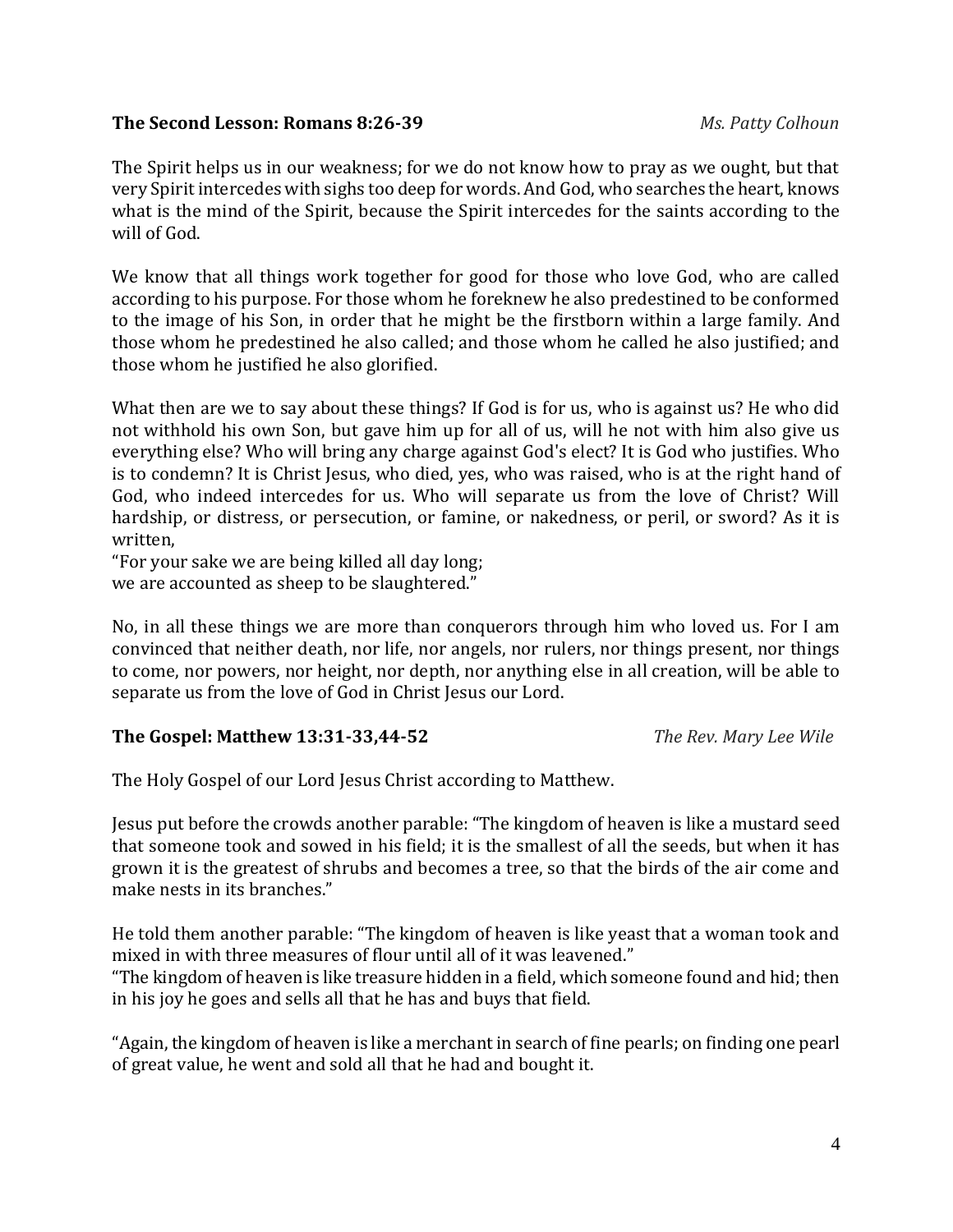"Again, the kingdom of heaven is like a net that was thrown into the sea and caught fish of every kind; when it was full, they drew it ashore, sat down, and put the good into baskets but threw out the bad. So it will be at the end of the age. The angels will come out and separate the evil from the righteous and throw them into the furnace of fire, where there will be weeping and gnashing of teeth.

"Have you understood all this?" They answered, "Yes." And he said to them, "Therefore every scribe who has been trained for the kingdom of heaven is like the master of a household who brings out of his treasure what is new and what is old."

**The Sermon** *The Rt. Rev. Thomas James Brown, Bishop of Maine*

### **Affirmation of Faith**

*Iona Abbey Morning Prayer**The Very Rev. Dr. Benjamin Shambaugh*

With the whole church: We affirm That we are made in God's image, Befriended by Christ, empowered by the Spirit.

With people everywhere: We affirm God's goodness at the heart of humanity, Planted more deeply than all this is wrong.

With all creation: We celebrate The miracle and wonder of life; The unfolding purposes of God, Forever at work in ourselves and in the world.

*Prayers for Racial Reconciliation and Justice, adapted. Standing Commission on Liturgy and Music 2018*

**Prayers of the People** *Julia and Robert Walkling*

Let us pray for the Church and for the world. God of love, we pray for your church: For Michael, our Presiding Bishop; Thomas, our bishop; and for all who seek you. Equip us with compassion and love, to carry out your work of reconciliation in the world. God of love, **Receive our prayers for the church.** 

God of freedom, we pray for our nation, and all the nations of the world: for our leaders, that they would serve the common good.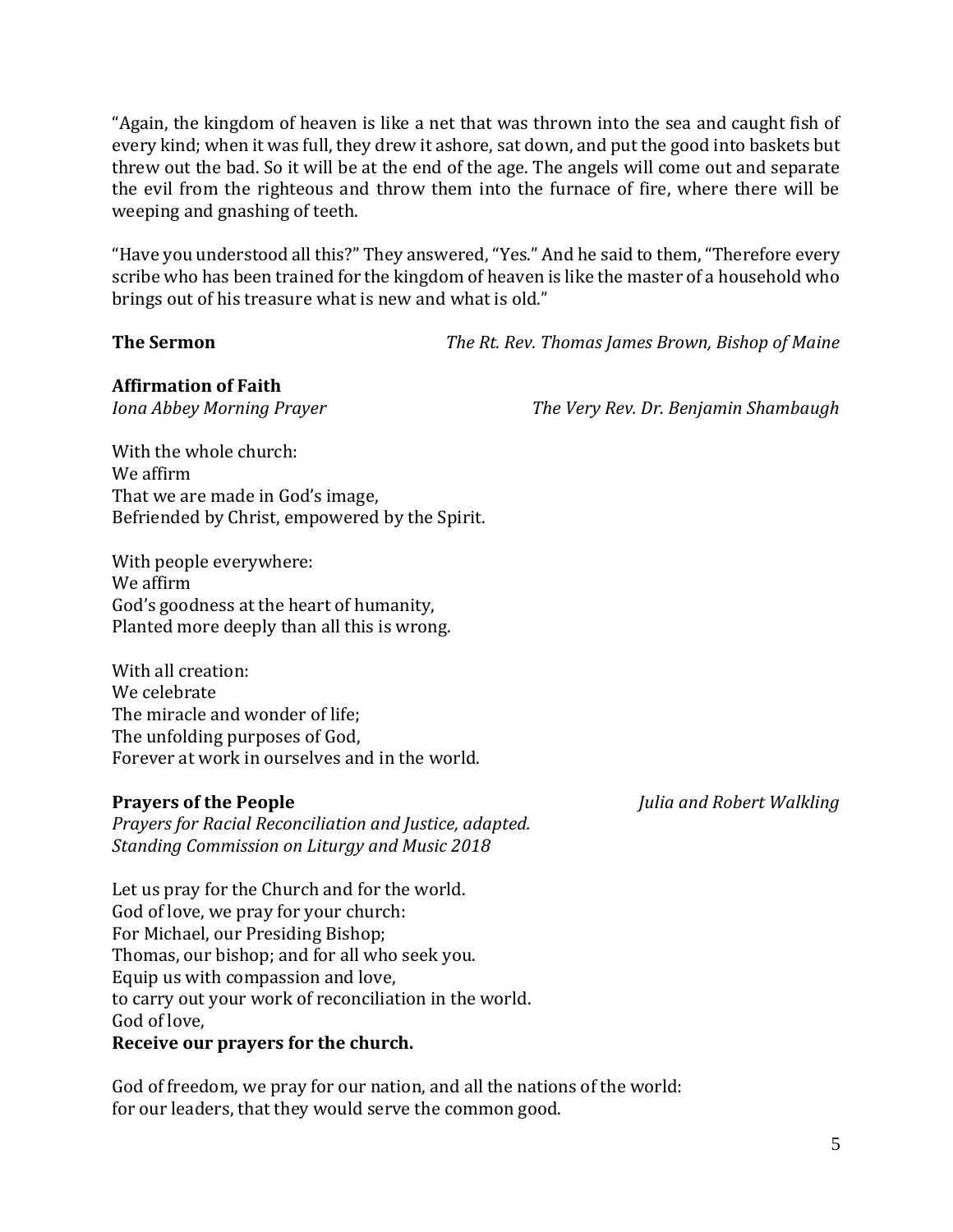Inspire all people with courage to speak out against hatred, and unite the human family in bonds of love. God of freedom,

## **Receive our prayers for the world.**

God of justice, we pray for all of your creation entrusted to our care. May we protect the earth and all its resources and creatures, and preserve your legacy of beauty and abundance. God of justice,

## **Receive our prayers for the earth.**

God of peace, we pray for our communities: Kindle in every heart a desire for equality, respect, and opportunity for all. Give us courage to strive for justice and peace among all people. God of peace,

### **Receive our prayers for our communities.**

God of mercy, we pray for all in any kind of need or trouble: For all of the human family. For refugees and prisoners; for those who are sick or suffering, for all held down by prejudice or injustice. Awaken in us compassion and humility of spirit, as we seek and serve Christ in all persons. God of mercy, **Receive our prayers for all who are in need.**

God of grace, we pray for those who have died; For the faithful in every generation, Strengthen us to proclaim your Good News, by word and example, and bring us at last into the glorious company of the saints in light. God of grace,

## **Receive our prayers for those who have died.**

**Concluding Collect** *The Rev. Katie Holicky*

*Written by The Rev. Stephen Muncie*

Wake us, O God, so that the sin of racism is purged from this land; break down the barriers that oppress black and indegnious people and all people of color; strengthen our resolve to work personally for justice; deliver us from complacency, indifference, and a return to the status quo; protect all who protest and all who are commissioned to protect and to serve; heal our addiction to privilege and power; and lead us, by your grace, to build your new community of love; we ask this in the name of Jesus, our brother. **Amen**.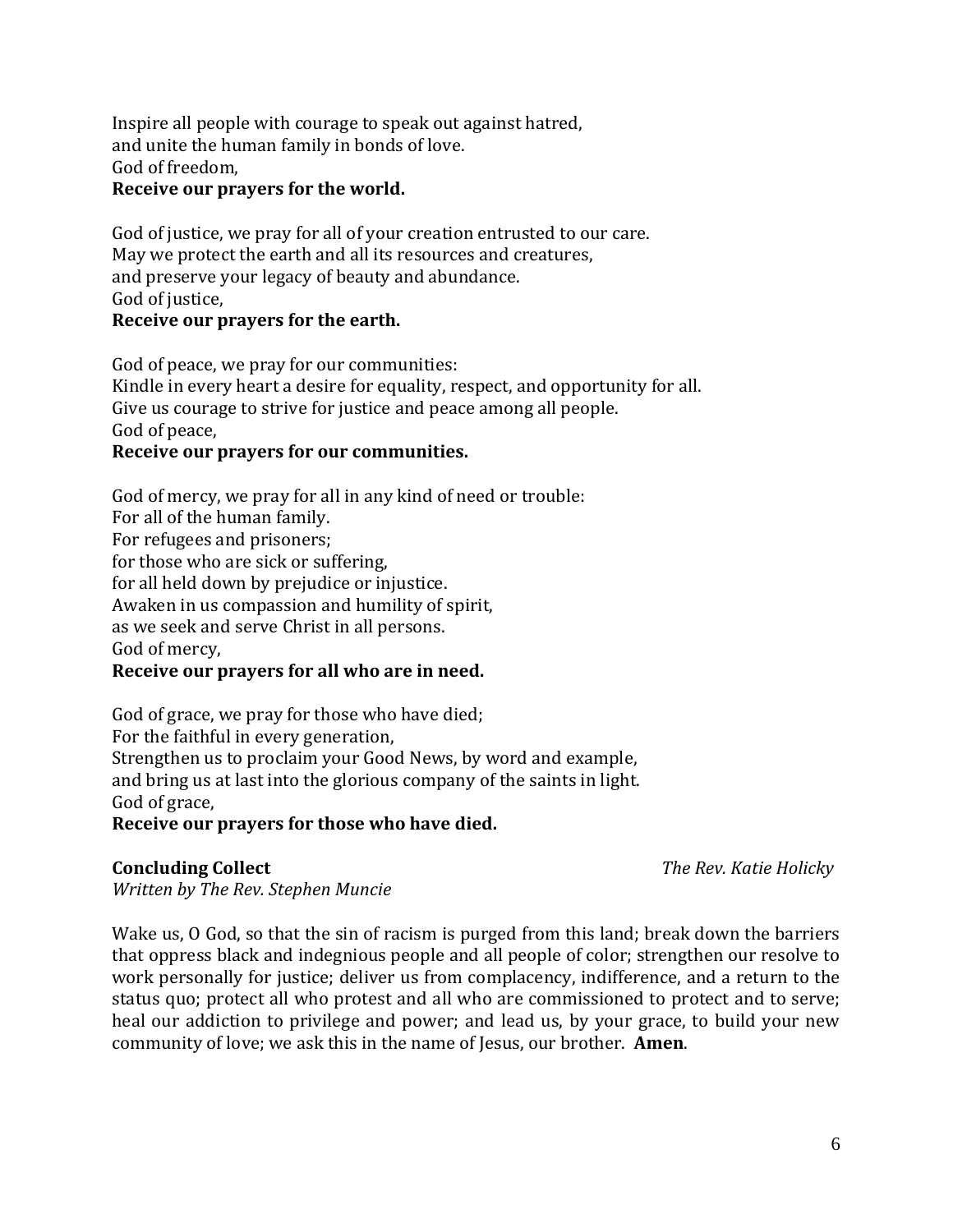*Common Worship, Church of England*

| Presider:      | God is love and we are God's children.<br>There is no room for fear in love.<br>We love because God loved us first. |  |  |
|----------------|---------------------------------------------------------------------------------------------------------------------|--|--|
| <b>Silence</b> | Let us confess our sins in penitence and faith.                                                                     |  |  |
|                |                                                                                                                     |  |  |
| People:        | <b>Most merciful God,</b>                                                                                           |  |  |
|                | we confess that we have sinned                                                                                      |  |  |
|                | in thought, word and deed.                                                                                          |  |  |
|                | We have not loved you with our whole heart.                                                                         |  |  |
|                | We have not loved our neighbors as ourselves.                                                                       |  |  |
|                | In your mercy                                                                                                       |  |  |
|                | forgive what we have been,                                                                                          |  |  |
|                | help us to amend what we are,                                                                                       |  |  |
|                | and direct what we shall be;                                                                                        |  |  |
|                | that we may act justly,                                                                                             |  |  |
|                | love mercy,                                                                                                         |  |  |
|                | and walk humbly with you,                                                                                           |  |  |
|                | <b>O</b> God of our salvation.                                                                                      |  |  |
|                | Amen.                                                                                                               |  |  |

**The Absolution** *The Rev. Sara Gavit*

Almighty God have mercy on you, forgive you all your sins through the grace of Jesus Christ, strengthen you in all goodness, and by the power of the Holy Spirit keep you in eternal life. **Amen.** 

| <b>The Peace</b>     | Ms. Patty Colhoun, leading the sharing of Peace from across the diocese                                                                        |  |
|----------------------|------------------------------------------------------------------------------------------------------------------------------------------------|--|
| Presider:<br>People: | The peace of the Lord be always with you.<br>And also with you.                                                                                |  |
| Offertory Music      | The 23rd Psalm (dedicated to my mother)<br>The Choir of<br>Bobby McFerrin, Transcribed by Dan Stolper<br>St. Bartholomew's<br>Church, Yarmouth |  |

*Permission to stream music in this service obtained from ONE LICENSE with license #A-722473. All rights reserved. Hymn permission used by Rite Song a one time use reprint license for congregational use.*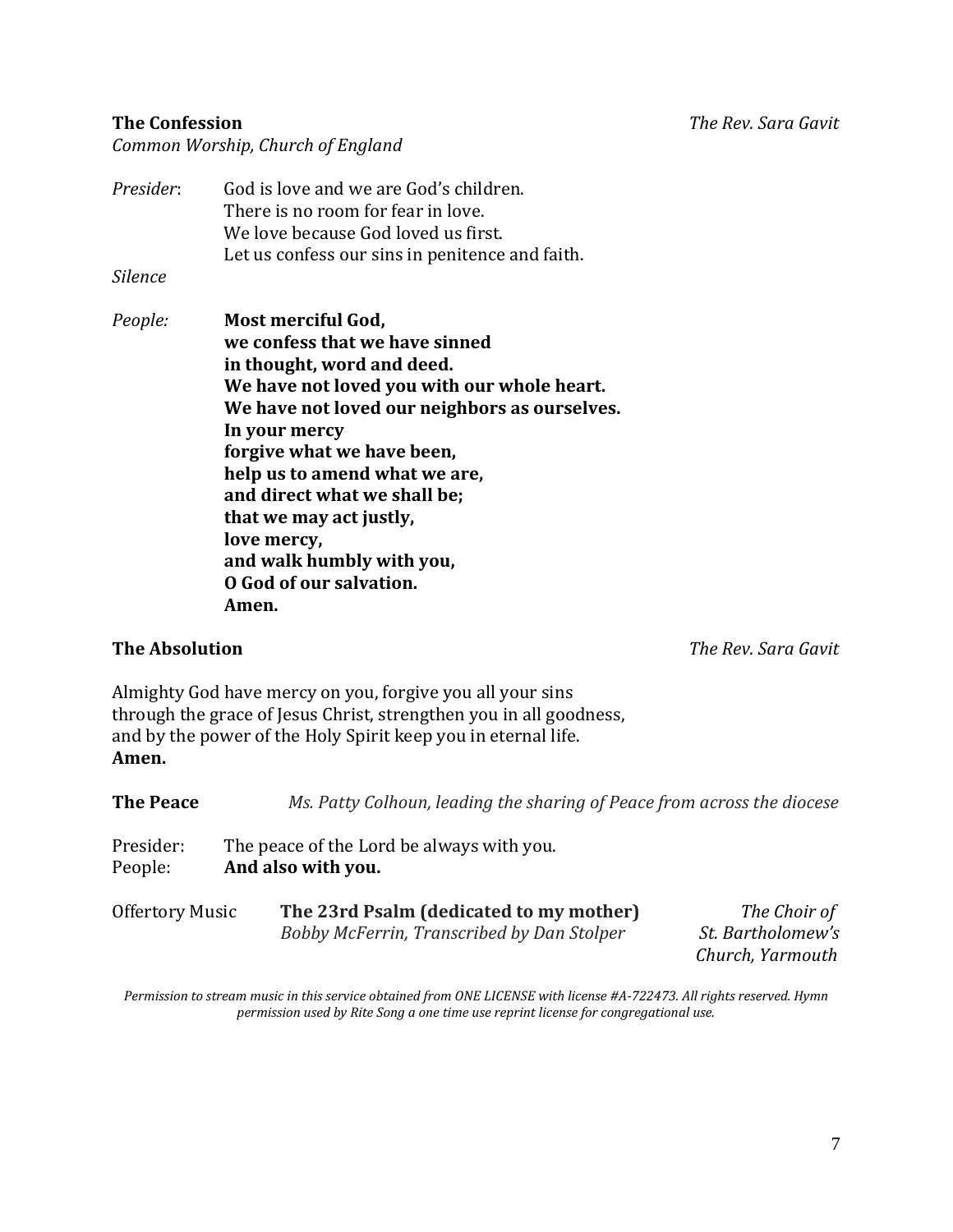## **The Great Thanksgiving**

*© 2016, The Rev. Dr. Nina R. Pooley St. Bartholomew's Episcopal Church, Yarmouth, ME* 

| Presider: | God be with you.                           | The Rev. Dr. Nina Pooley |
|-----------|--------------------------------------------|--------------------------|
| People:   | And also with you.                         |                          |
| Presider: | Lift up your hearts.                       |                          |
| People:   | We lift them to our God.                   |                          |
| Presider: | Let us give thanks to the Holy One.        |                          |
| People:   | It is right to give God thanks and praise. |                          |

All thanks and praise are yours, our true and loving God; you are the strength and goodness of fatherhood, you are the wisdom and love of motherhood; you are light and grace and blessed love. You are Trinity, you are Unity.

With so much of this life beyond our control, often overwhelmed by anxiety and grief, we gather around your table to remember that there is nothing the powers of this world can bring, nothing in our present lives, nor in whatever the future may hold, there is nothing in all creation that can separate us from your love.

You, O God, are nearer to us than our own soul, for you are the ground in whom our soul stands. So will we bless you as long as we live, and lift our voices in praise as we say/sing:

### **Sanctus**

Holy, Holy, Holy Lord, God of power and might, heaven and earth are full of your glory. Hosanna in the highest. Blessed is the one who comes in the name of the Lord. Hosanna in the highest. Gracious One, before you made us, you loved us. And when our sin turns us away from you and causes us pain, in your love and mercy you assure us that all shall be well, all shall be well, and all manner of thing shall be well.

Out of love for us you sent your Son, Jesus, to live and die as one of us, to teach and heal, to feed those who were hungry, to embrace the outcasts. Through his life you showed us the depth of your reconciling love for the world. Through his death and resurrection, you overcame death forever and gave to us everlasting life.

*The Rev. Katie Holicky*

On their last night together, Jesus gathered his friends around the table. He took the bread, gave you thanks, broke it and gave it to them, saying, "Take, eat. This is my body, given for you."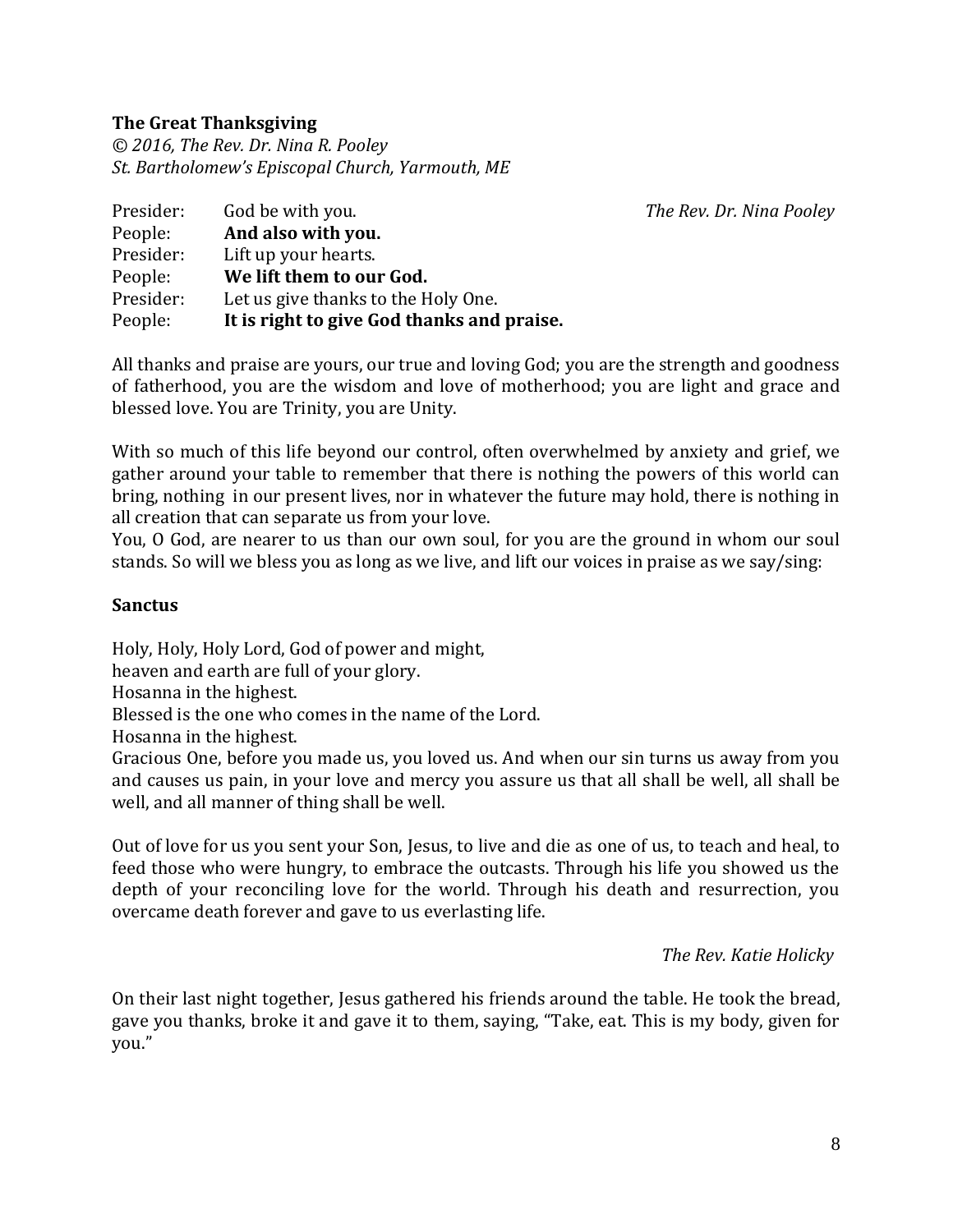After the meal, Jesus took the cup of wine, gave thanks, and offered it to them, saying, "Drink this all of you. This is my blood, the cup of God's new covenant with you and with all, the promise of life everlasting. Whenever you drink it, do this for the remembrance of me."

The love of Christ restores and transforms us; and we rejoice in our salvation: **We open our hearts to love one another as he loved us; We remember how he died and rose again to live now in us.**

Together with Christ, we offer you these gifts, and ourselves, our souls and bodies. Send your Holy Spirit upon us, and upon this bread and this wine, that they may be the Body and Blood of Christ. Empowered by your Spirit, may we do justice, and love kindness and walk with you all our days; until at last, we are gathered home, and our hearts may rest in you.

With all your people, past, present and yet to come, we give you thanks and praise, through the Son and in the Spirit, in every moment of our lives, now and forever. **AMEN.**

**The Lord's Prayer** *Mr. Benjamin Cooke & Ms. Sylvia Cooke*

As our Savior Christ has taught us, we now pray,

**Our Father in heaven, hallowed be your Name, your kingdom come, your will be done, on earth as in heaven. Give us today our daily bread. Forgive us our sins, as we forgive those who sin against us. Save us from the time of trial, and deliver us from evil. For the kingdom, the power, and the glory are yours, now and for ever. Amen.**

**The Fraction** *The Rev. Katie Holicky* We break this bread to share in the Body of Christ **We who are many are one body, for we all share in the one bread.**

### **The Invitation** *The Rev. Katie Holicky*

The Gifts of God for the People of God.

## **A Prayer for Spiritual Communion:** *Mr. Benjamin Cooke*

*By St. Alphonsus de Liguori, 1696-1787, adapted for congregational use)*

Let us pray.

Jesus, we believe that you are truly present in the blessed sacrament of the altar.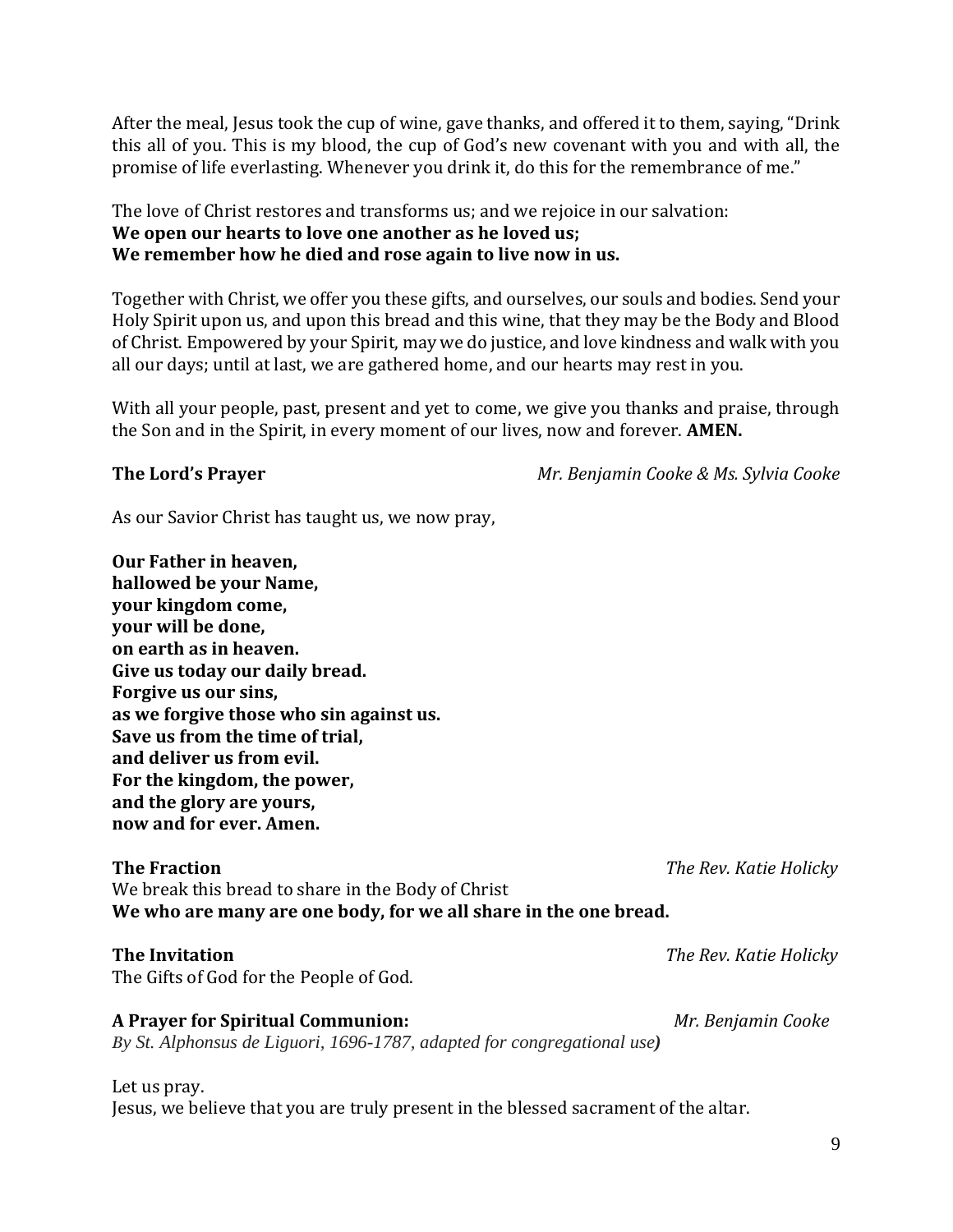We love you above all things and long for you in our souls. While we cannot now receive you sacramentally, come spiritually in our hearts. We embrace you and unite ourselves entirely to you. Never permit us to be separated from you. **Amen.**

**Concluding Prayer: A Prayer of St. Francis** *The Rev. Dr. Nina Pooley* Let us pray: **Lord, make us instruments of your peace. Where there is hatred, let us sow love; where there is injury, pardon; where there is discord, union; where there is doubt, faith; where there is despair, hope; where there is darkness, light; where there is sadness, joy. Grant that we may not so much seek to be consoled as to console; to be understood as to understand; to be loved as to love. For it is in giving that we receive; it is in pardoning that we are pardoned; and it is in dying that we are born to eternal life. Amen.** 

**The Blessing** *The Rt. Rev. Thomas James Brown, Bishop of Maine*

Life is short and we do not have much time to gladden the hearts of those who travel with us, so be swift to love and make haste to be kind. Be assured that God is infinitely more concerned with the promise of our future than the mistakes of our past. And now, may the love of God, the grace of our Lord Jesus Christ, and the communion of the Holy Spirit, be upon you and remain with this day and forevermore.

**Dismissal** *The Rev. Mary Lee Wile*

Now go into the world in peace, and there serve justice, love kindness, and walk humbly with God and with all our neighbors. **Thanks be to God.**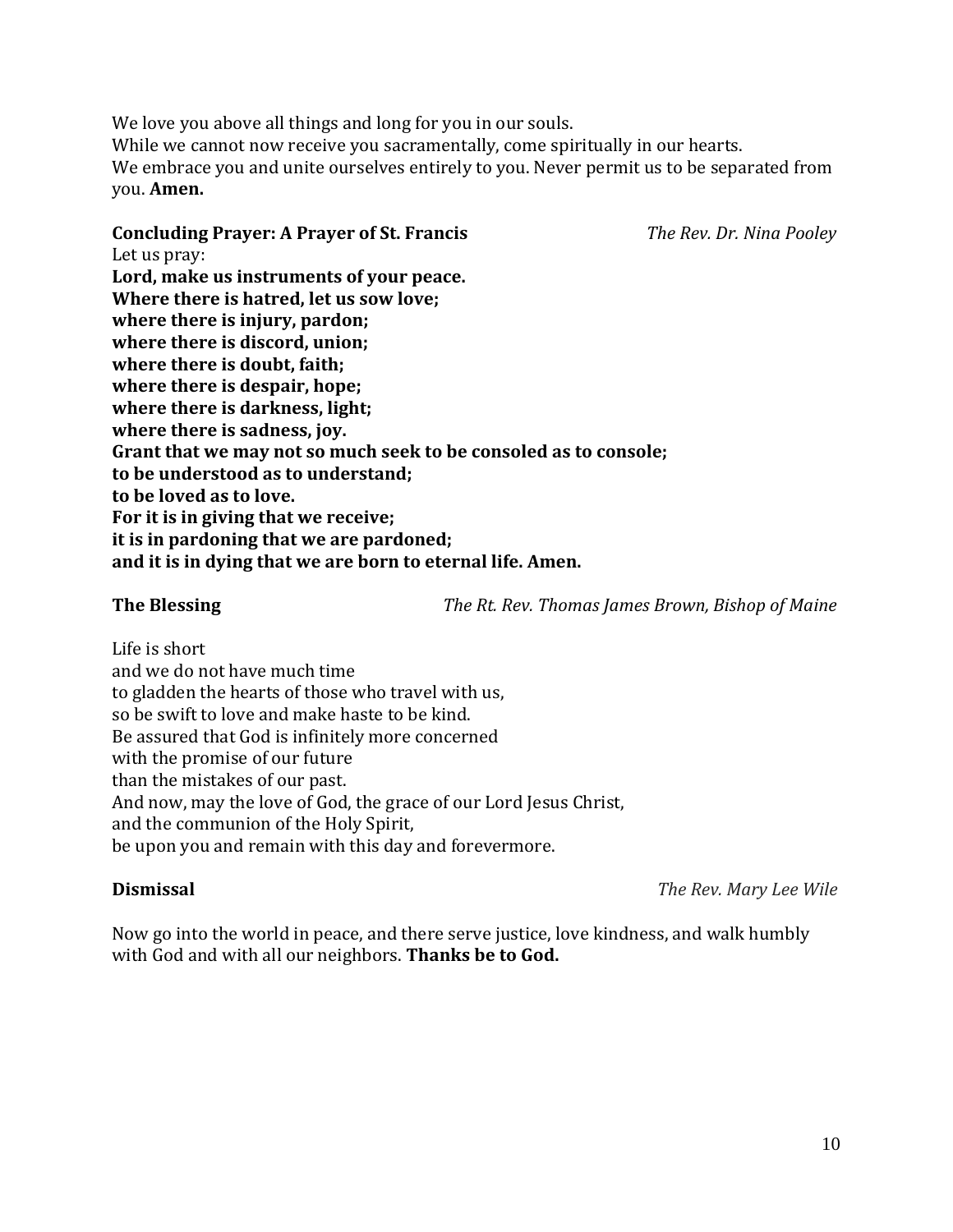**Closing Hymn** *The Choir and Congregation of St. Bartholomew's Church, Yarmouth Come, thou fount of every blessing, Verses 2-3* 



Words: Robert Robinson (1735-1790), alt. Music: Nettleton, melody from A Repository of Sacred Music, Part II, 1813;<br>harm. Gerre Hancock (b. 1934) Copyright ©1971 by Walton Music Corporation. International Copyright secured

*Permission to stream music in this service obtained from ONE LICENSE with license #A-722473. All rights reserved. Hymn permission used by Rite Song a one-time use reprint license for congregational use.*